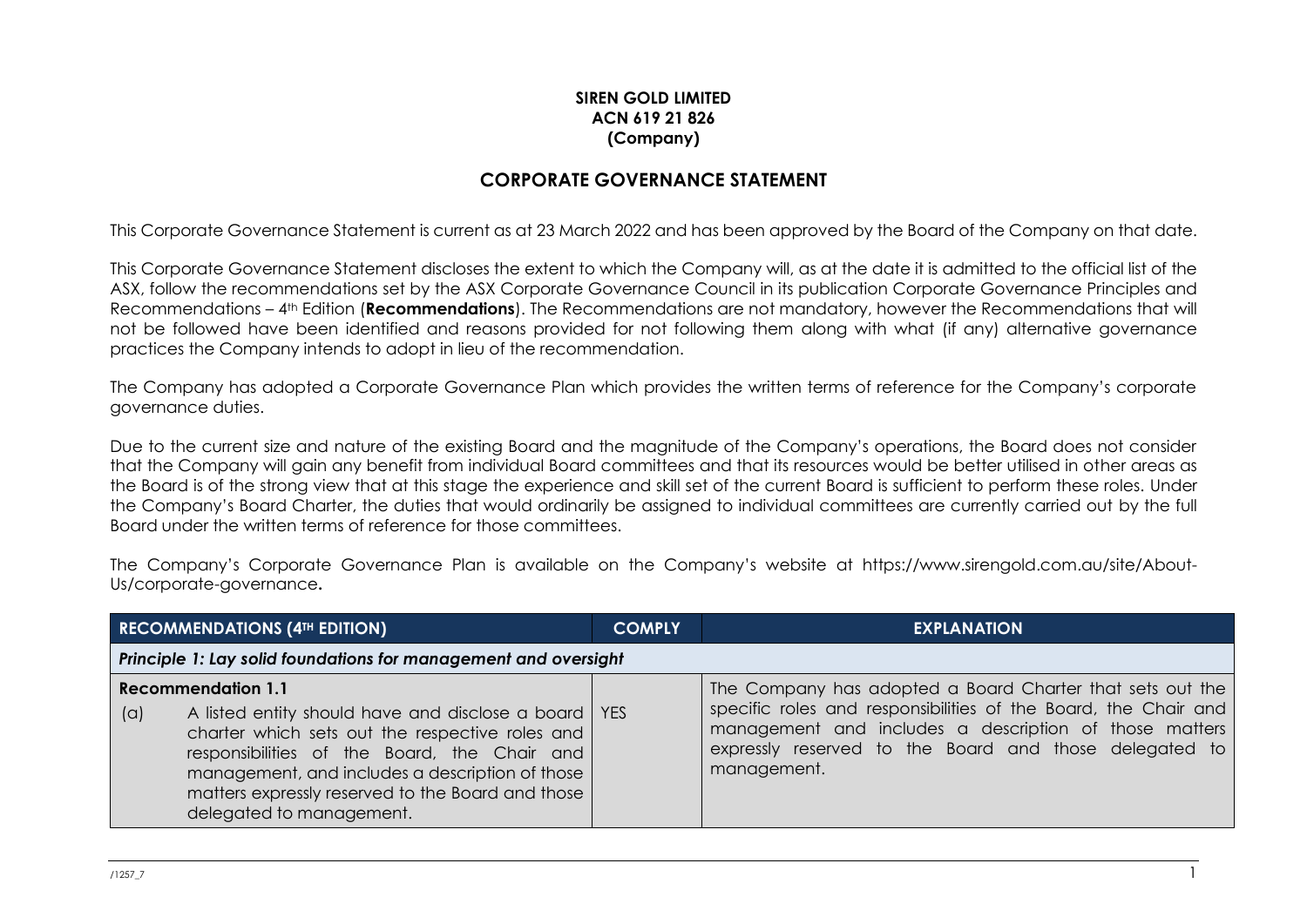| <b>RECOMMENDATIONS (4TH EDITION)</b>                                                                                                                                                                                                                                                                                                                                             | <b>COMPLY</b> | <b>EXPLANATION</b>                                                                                                                                                                                                                                                                                                                                                                                                                                                                                                                                                                                                                                                                                                                                                                                                                                                                                                                                                                                           |
|----------------------------------------------------------------------------------------------------------------------------------------------------------------------------------------------------------------------------------------------------------------------------------------------------------------------------------------------------------------------------------|---------------|--------------------------------------------------------------------------------------------------------------------------------------------------------------------------------------------------------------------------------------------------------------------------------------------------------------------------------------------------------------------------------------------------------------------------------------------------------------------------------------------------------------------------------------------------------------------------------------------------------------------------------------------------------------------------------------------------------------------------------------------------------------------------------------------------------------------------------------------------------------------------------------------------------------------------------------------------------------------------------------------------------------|
|                                                                                                                                                                                                                                                                                                                                                                                  |               | The Board Charter sets out the specific responsibilities of the Board,<br>requirements as to the Board's composition, the roles and<br>responsibilities of the Chairman and Company Secretary, the<br>establishment,<br>operation and<br>management of Board<br>Committees, Directors' access to Company records and<br>information, details of the Board's relationship with management,<br>details of the Board's performance review and details of the<br>Board's disclosure policy.<br>A copy of the Company's Board Charter, which is part of the<br>Company's Corporate Governance Plan, is available on the<br>Company's website.                                                                                                                                                                                                                                                                                                                                                                     |
| <b>Recommendation 1.2</b><br>A listed entity should:<br>(a)<br>undertake appropriate checks before appointing<br>a director or senior executive or putting someone<br>forward for election as a Director; and<br>provide security holders with all material<br>(a)<br>information in its possession relevant to a decision<br>on whether or not to elect or re-elect a Director. | <b>YES</b>    | The Company has guidelines for the appointment and<br>(a)<br>selection of the Board and senior executives in its<br>Corporate Governance Plan. The Company's Nomination<br>Committee Charter (in the Company's Corporate<br>Governance Plan) requires the Nomination Committee (or,<br>in its absence, the Board) to ensure appropriate checks<br>(including checks in respect of character, experience,<br>education, criminal record and bankruptcy history (as<br>appropriate)) are undertaken before appointing a person,<br>or putting forward to security holders a candidate for<br>election, as a Director. In the event of an unsatisfactory<br>check, a Director is required to submit their resignation.<br>Under the Nomination Committee Charter, all material<br>(b)<br>information relevant to a decision on whether or not to<br>elect or re-elect a Director must be provided to security<br>holders in the Notice of Meeting containing the resolution<br>to elect or re-elect a Director. |
| <b>Recommendation 1.3</b><br>A listed entity should have a written agreement with each<br>Director and senior executive setting out the terms of their<br>appointment.                                                                                                                                                                                                           | <b>YES</b>    | The Company's Nomination Committee Charter requires the<br>Nomination Committee (or, in its absence, the Board) to ensure<br>that each Director and senior executive is personally a party to a<br>written agreement with the Company which sets out the terms of<br>that Director's or senior executive's appointment.<br>The Company has written agreements with each of its Directors<br>and senior executives.                                                                                                                                                                                                                                                                                                                                                                                                                                                                                                                                                                                           |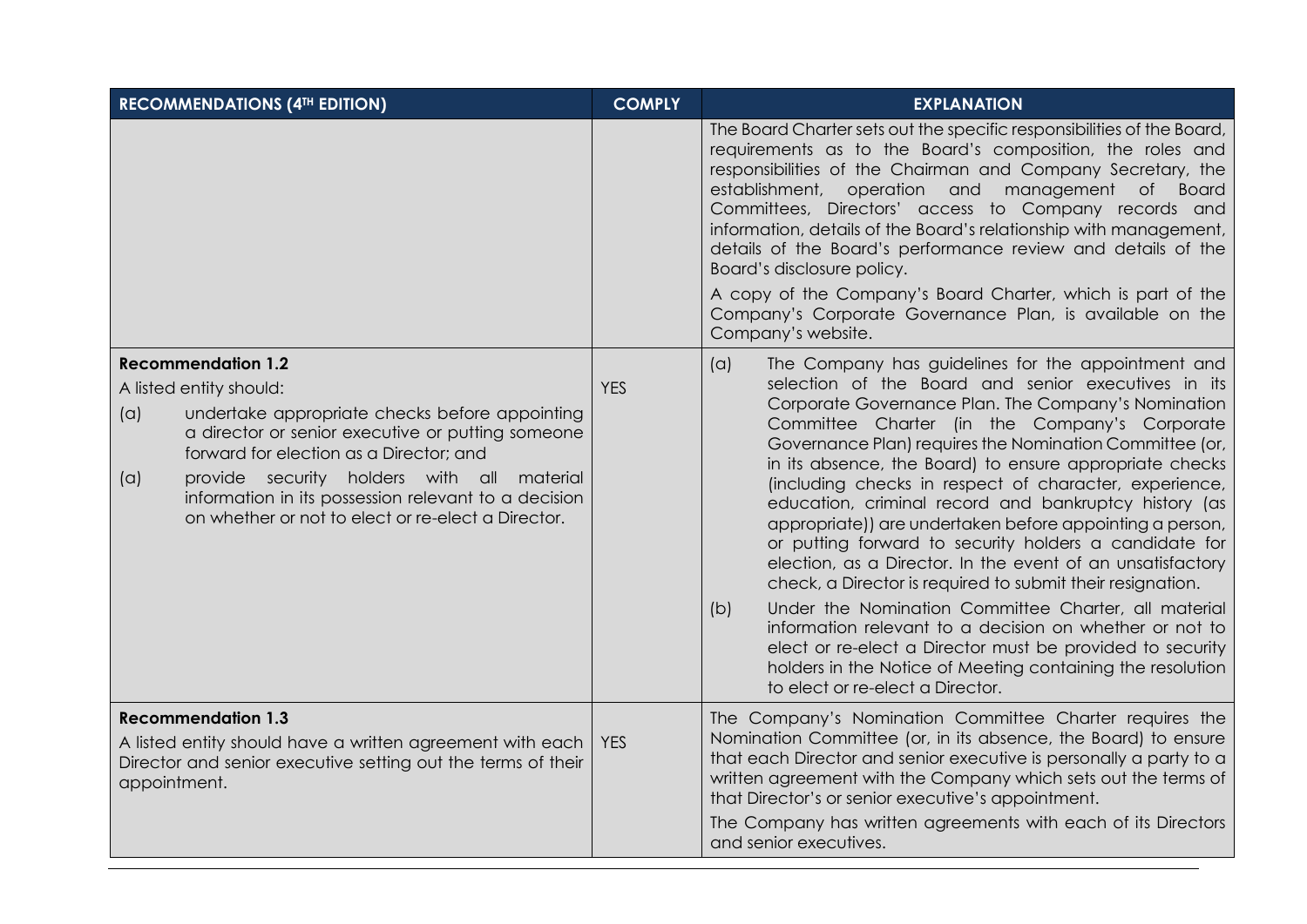| <b>RECOMMENDATIONS (4TH EDITION)</b>                                                              |                                                                                                                                                                                                                                                                                                                                                                                                                                                                                                                                                                                                                                                                                                                                                                                                                                                                                                                 | <b>COMPLY</b> | <b>EXPLANATION</b>                                                                                                                                                                                                                                                                                                                                                                                                                                                                                                                                                                                                                                                                                                                                                                                                                                                                                                                                                                                                                                                                                                                                                                                                                                                                                                                                                                                                                                                                                                                                             |
|---------------------------------------------------------------------------------------------------|-----------------------------------------------------------------------------------------------------------------------------------------------------------------------------------------------------------------------------------------------------------------------------------------------------------------------------------------------------------------------------------------------------------------------------------------------------------------------------------------------------------------------------------------------------------------------------------------------------------------------------------------------------------------------------------------------------------------------------------------------------------------------------------------------------------------------------------------------------------------------------------------------------------------|---------------|----------------------------------------------------------------------------------------------------------------------------------------------------------------------------------------------------------------------------------------------------------------------------------------------------------------------------------------------------------------------------------------------------------------------------------------------------------------------------------------------------------------------------------------------------------------------------------------------------------------------------------------------------------------------------------------------------------------------------------------------------------------------------------------------------------------------------------------------------------------------------------------------------------------------------------------------------------------------------------------------------------------------------------------------------------------------------------------------------------------------------------------------------------------------------------------------------------------------------------------------------------------------------------------------------------------------------------------------------------------------------------------------------------------------------------------------------------------------------------------------------------------------------------------------------------------|
| <b>Recommendation 1.4</b>                                                                         | The Company Secretary of a listed entity should be<br>accountable directly to the Board, through the Chair, on all<br>matters to do with the proper functioning of the Board.                                                                                                                                                                                                                                                                                                                                                                                                                                                                                                                                                                                                                                                                                                                                   | <b>YES</b>    | The Board Charter outlines the roles, responsibility and<br>accountability of the Company Secretary. In accordance with<br>this, the Company Secretary is accountable directly to the Board,<br>through the Chair, on all matters to do with the proper functioning<br>of the Board.                                                                                                                                                                                                                                                                                                                                                                                                                                                                                                                                                                                                                                                                                                                                                                                                                                                                                                                                                                                                                                                                                                                                                                                                                                                                           |
| <b>Recommendation 1.5</b><br>A listed entity should:<br>(a)<br>(b)<br>(C)<br>(i)<br>(ii)<br>(iii) | have and disclose a diversity policy;<br>through its board or a committee of the board set<br>measurable objectives for achieving gender<br>diversity in the composition of its board, senior<br>executives and workforce generally; and<br>disclose in relation to each reporting period:<br>the measurable objectives set for that<br>period to achieve gender diversity;<br>the entity's progress towards achieving<br>those objectives; and<br>either:<br>(A)<br>the respective proportions of men<br>and women on the Board, in<br>senior executive positions and<br>across the whole workforce<br>(including how the entity has<br>defined "senior executive" for<br>these purposes); or<br>(B)<br>if the entity is a "relevant<br>employer" under the Workplace<br>Gender Equality Act, the entity's<br>most recent "Gender Equality<br>Indicators", as defined in the<br>Workplace Gender Equality Act. | PARTIALLY     | The Company has adopted a Diversity Policy which<br>(a)<br>provides a framework for the Company to establish,<br>achieve and measure diversity objectives, including in<br>respect of gender diversity. The Diversity Policy is available,<br>as part of the Corporate Governance Plan, on the<br>Company's website.<br>The Diversity Policy allows the Board to set measurable<br>(b)<br>gender diversity objectives and to continually monitor both<br>the objectives if any have been set and the Company's<br>progress in achieving them.<br>Given the current small size of the Board and Company's<br>(C)<br>operations, the Board does not presently intend to set<br>measurable gender diversity objectives because:<br>the Board does not anticipate there will be a need<br>(i)<br>to appoint any new Directors or senior executives<br>due to the limited nature of the Company's existing<br>and proposed activities and the Board's view that<br>the existing Directors and senior executives have<br>sufficient skill and experience to carry out the<br>Company's plans;<br>(ii)<br>if it becomes necessary to appoint any new<br>Directors or senior executives, the Board will<br>consider the application of the measurable<br>diversity objectives and determine whether, given<br>the small size of the Company and the Board,<br>requiring specified objectectives to be met will<br>unduly limit the Company from applying the<br>Diversity Policy as a whole and the Company's<br>policy of appointing the best person for the job; and |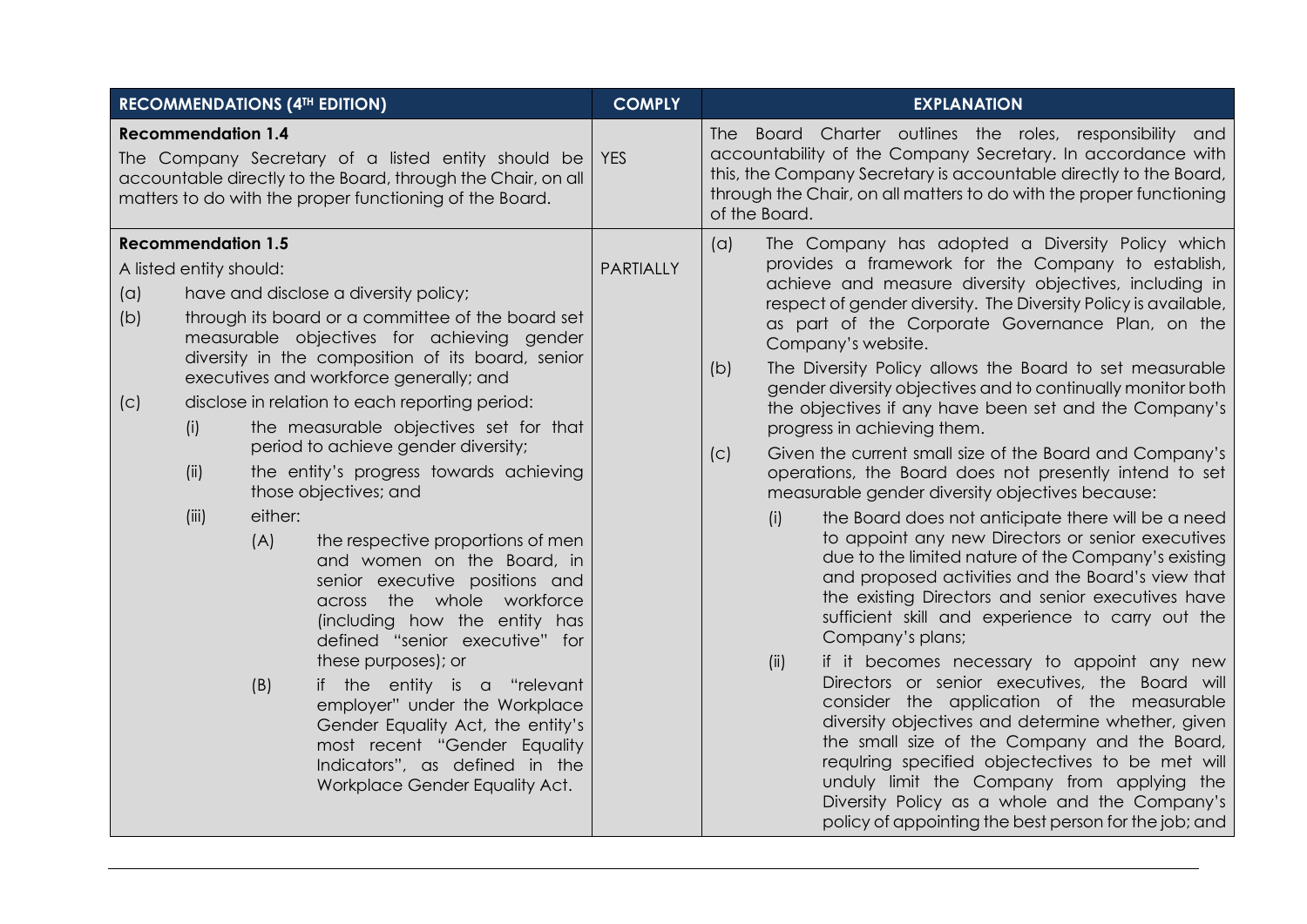|                                                                                                                                                                                                                                                                                                                                                                                         | <b>RECOMMENDATIONS (4TH EDITION)</b>                                                                                                                                                                                                                                                                                                                                 | <b>COMPLY</b> |            | <b>EXPLANATION</b>                                                                                                                                                                                                                                                                                                                                                                                                                                                                                                                                                                                                                                                                                                                                                             |
|-----------------------------------------------------------------------------------------------------------------------------------------------------------------------------------------------------------------------------------------------------------------------------------------------------------------------------------------------------------------------------------------|----------------------------------------------------------------------------------------------------------------------------------------------------------------------------------------------------------------------------------------------------------------------------------------------------------------------------------------------------------------------|---------------|------------|--------------------------------------------------------------------------------------------------------------------------------------------------------------------------------------------------------------------------------------------------------------------------------------------------------------------------------------------------------------------------------------------------------------------------------------------------------------------------------------------------------------------------------------------------------------------------------------------------------------------------------------------------------------------------------------------------------------------------------------------------------------------------------|
| If the entity was in the S&P/ASX 300 Index at the<br>commencement of the reporting period, the measurable<br>objective for achieving gender diversity in the composition<br>of its board should be to have not less than 30% of its<br>directors of each gender within a specified period.                                                                                              |                                                                                                                                                                                                                                                                                                                                                                      |               |            | the respective proportions of men and women on<br>(iii)<br>the Board, in senior executive positions and across<br>the whole organisation (including how the entity<br>has defined "senior executive" for these purposes)<br>for each financial year will be disclosed in the<br>Company's Annual Report.                                                                                                                                                                                                                                                                                                                                                                                                                                                                       |
| <b>Recommendation 1.6</b><br>A listed entity should:<br>(a)<br>have and disclose a process for periodically<br>evaluating the performance of the Board, its<br>committees and individual Directors; and<br>disclose for each reporting period whether a<br>(b)<br>performance evaluation has been undertaken in<br>accordance with that process during or in respect<br>of that period. |                                                                                                                                                                                                                                                                                                                                                                      | <b>YES</b>    | (a)<br>(b) | The Company's Nomination Committee (or, in its absence,<br>the Board) is responsible for evaluating the performance of<br>the Board, its committees and individual Directors on an<br>annual basis. It may do so with the aid of an independent<br>advisor. The process for this is set out in the Company's<br>Corporate Governance Plan, which is available on the<br>Company's website.<br>The Company's Corporate Governance Plan requires the<br>Company to disclose whether or not performance<br>evaluations were conducted during the relevant reporting<br>period. The Company has completed performance<br>evaluations in respect of the Board, its committees (if any)<br>and individual Directors for this financial year in<br>accordance with the above process. |
| (a)<br>(b)                                                                                                                                                                                                                                                                                                                                                                              | <b>Recommendation 1.7</b><br>A listed entity should:<br>have and disclose a process for evaluating the<br>performance of its senior executives at least once<br>every reporting period; and<br>disclose for each reporting period whether a<br>performance evaluation has been undertaken in<br>accordance with that process during or in respect<br>of that period. | <b>YES</b>    | (a)        | The Company's Nomination Committee (or, in its absence,<br>the Board) is responsible for evaluating the performance of<br>the Company's senior executives on an annual basis. The<br>Company's Remuneration Committee (or, in its absence,<br>the Board) is responsible for evaluating the remuneration of<br>the Company's senior executives on an annual basis. A<br>senior executive, for these purposes, means key<br>management personnel (as defined in the Corporations<br>Act) other than a non-executive Director.<br>The applicable processes for these evaluations can be<br>found in the Company's Corporate Governance Plan,<br>which is available on the Company's website.                                                                                      |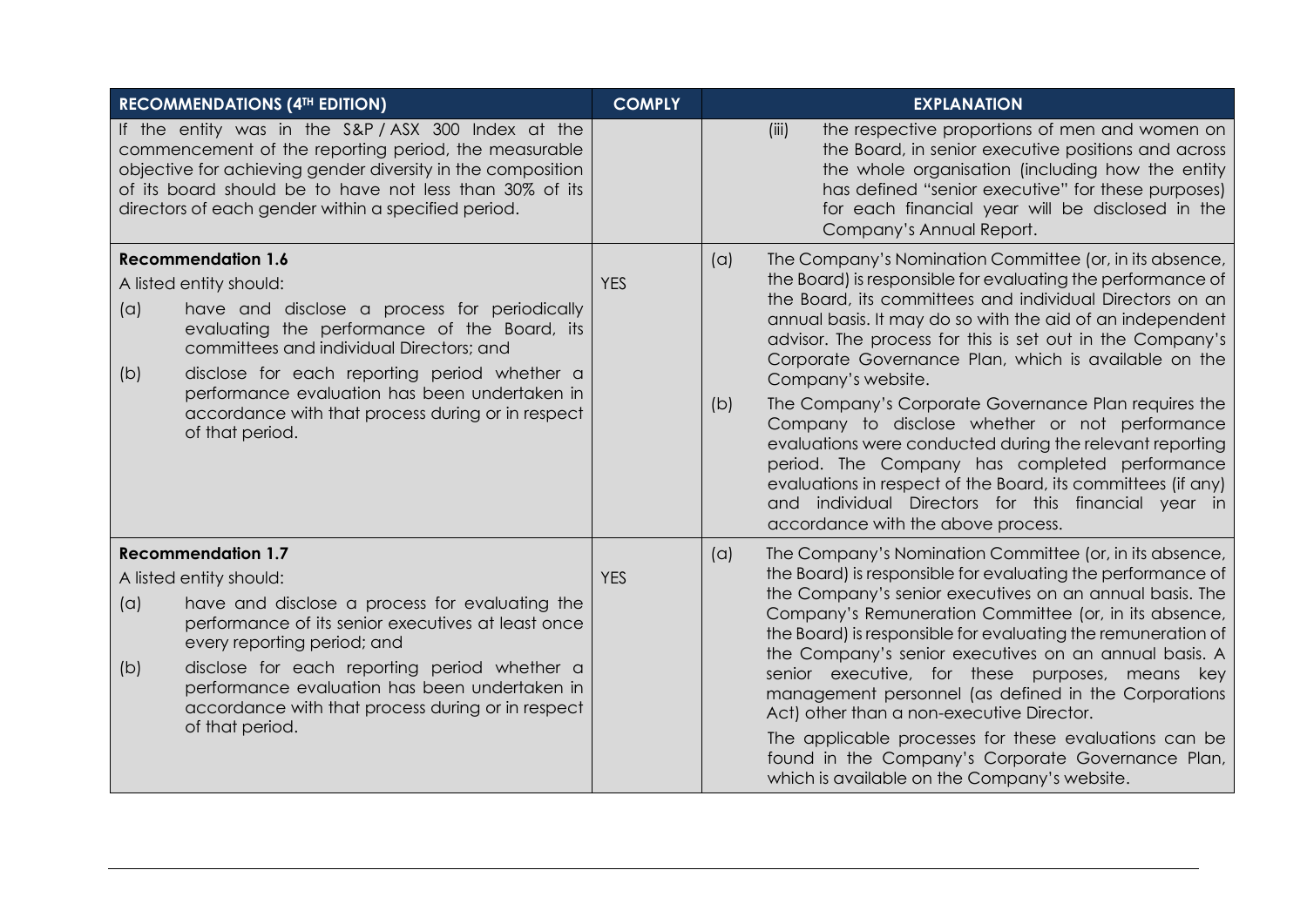| <b>RECOMMENDATIONS (4TH EDITION)</b>                                                                                                                                                                                                                                                                                                                                                                                                                                                                                                                                                                                                                                                                                                                                                                                                                                                                                      | <b>COMPLY</b>    | <b>EXPLANATION</b>                                                                                                                                                                                                                                                                                                                                                                                                                                                                                                                                                                                                                                                                                                                                                                                                                                                                                                                                                                                                                                                                                                                                                                                                                                                                                                      |  |  |  |  |
|---------------------------------------------------------------------------------------------------------------------------------------------------------------------------------------------------------------------------------------------------------------------------------------------------------------------------------------------------------------------------------------------------------------------------------------------------------------------------------------------------------------------------------------------------------------------------------------------------------------------------------------------------------------------------------------------------------------------------------------------------------------------------------------------------------------------------------------------------------------------------------------------------------------------------|------------------|-------------------------------------------------------------------------------------------------------------------------------------------------------------------------------------------------------------------------------------------------------------------------------------------------------------------------------------------------------------------------------------------------------------------------------------------------------------------------------------------------------------------------------------------------------------------------------------------------------------------------------------------------------------------------------------------------------------------------------------------------------------------------------------------------------------------------------------------------------------------------------------------------------------------------------------------------------------------------------------------------------------------------------------------------------------------------------------------------------------------------------------------------------------------------------------------------------------------------------------------------------------------------------------------------------------------------|--|--|--|--|
|                                                                                                                                                                                                                                                                                                                                                                                                                                                                                                                                                                                                                                                                                                                                                                                                                                                                                                                           |                  | The Company's Corporate Governance Plan requires the<br>(b)<br>Company to disclose whether or not performance<br>evaluations were conducted during the relevant reporting<br>period. The Company has completed performance<br>evaluations in respect of the senior executives (if any) for<br>this financial year in accordance with the applicable<br>processes.                                                                                                                                                                                                                                                                                                                                                                                                                                                                                                                                                                                                                                                                                                                                                                                                                                                                                                                                                       |  |  |  |  |
| Principle 2: Structure the Board to be effective and add value                                                                                                                                                                                                                                                                                                                                                                                                                                                                                                                                                                                                                                                                                                                                                                                                                                                            |                  |                                                                                                                                                                                                                                                                                                                                                                                                                                                                                                                                                                                                                                                                                                                                                                                                                                                                                                                                                                                                                                                                                                                                                                                                                                                                                                                         |  |  |  |  |
| <b>Recommendation 2.1</b><br>The Board of a listed entity should:<br>have a nomination committee which:<br>(a)<br>has at least three members, a majority of<br>(i)<br>whom are independent Directors; and<br>(ii)<br>is chaired by an independent Director,<br>and disclose:<br>the charter of the committee;<br>(iii)<br>the members of the committee; and<br>(iv)<br>as at the end of each reporting period, the<br>(v)<br>number of times the committee met<br>throughout the period and the individual<br>attendances of the members at those<br>meetings; or<br>if it does not have a nomination committee,<br>(b)<br>disclose that fact and the processes it employs to<br>address Board succession issues and to ensure that<br>the Board has the appropriate balance of skills,<br>knowledge, experience, independence and<br>diversity to enable it to discharge its duties and<br>responsibilities effectively. | <b>PARTIALLY</b> | The Company does not have a Nomination Committee.<br>(a)<br>The Company's Nomination Committee Charter provides<br>for the creation of a Nomination Committee (if it is<br>considered it will benefit the Company), with at least three<br>members, a majority of whom are independent Directors,<br>and which must be chaired by an independent Director<br>The Company does not have a Nomination Committee as<br>(b)<br>the Board considers that the Company will not currently<br>benefit from its establishment. In accordance with the<br>Company's Board Charter, the Board carries out the duties<br>that would ordinarily be carried out by the Nomination<br>Committee under the Nomination Committee Charter,<br>including the following processes to address succession<br>issues and to ensure the Board has the appropriate<br>balance of skills, experience, independence and<br>knowledge of the entity to enable it to discharge its duties<br>and responsibilities effectively:<br>devoting time at least annually to discuss Board<br>(i)<br>succession issues and updating the Company's<br>Board skills matrix; and<br>being involved in the<br>all Board members<br>(ii)<br>Company's nomination process, to the maximum<br>extent permitted under the Corporations Act and<br>ASX Listing Rules. |  |  |  |  |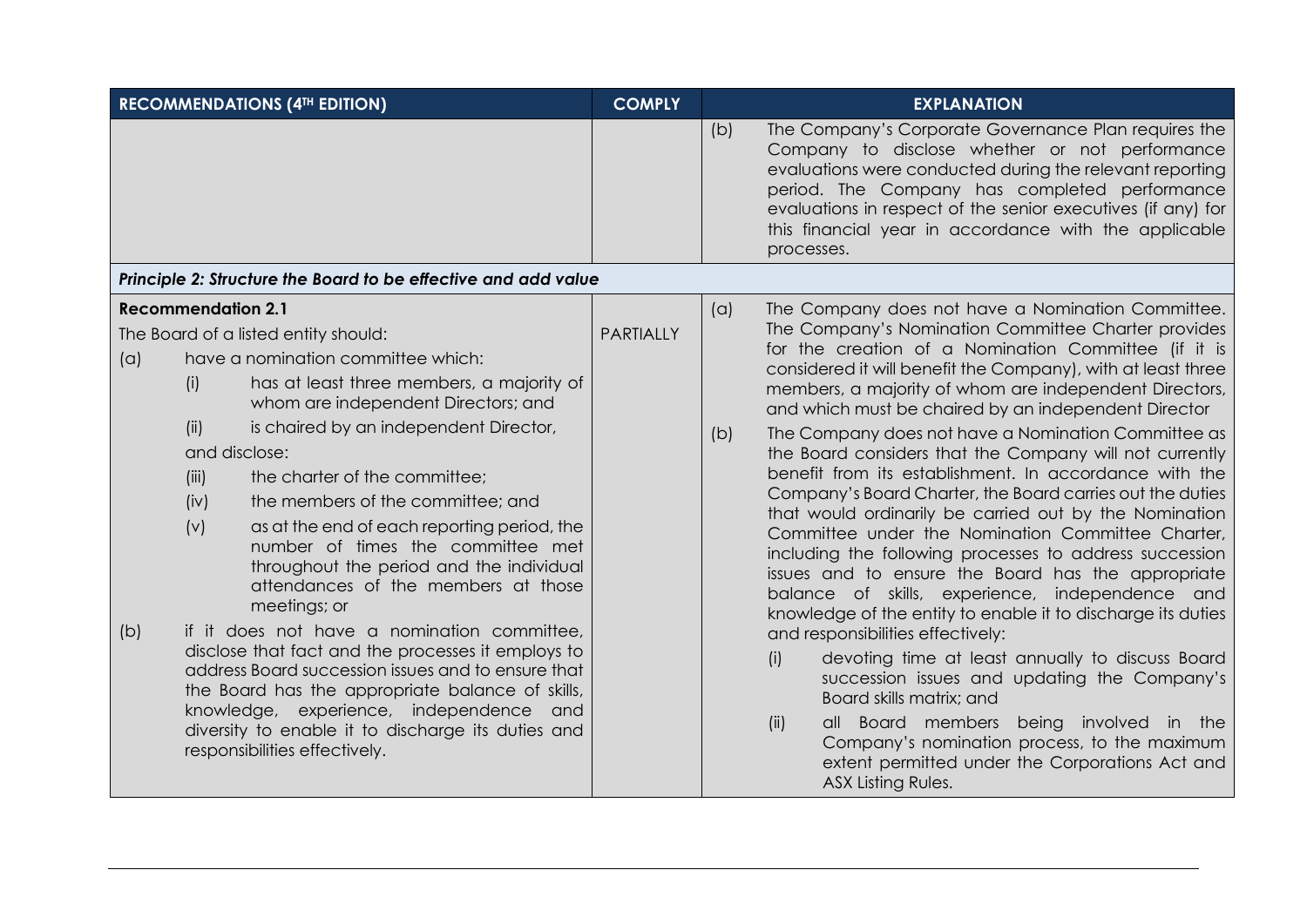| <b>RECOMMENDATIONS (4TH EDITION)</b>                                                                                                                                                                                                                                                                                                                                                                                                                                                                                                                                                                                                                     | <b>COMPLY</b> | <b>EXPLANATION</b>                                                                                                                                                                                                                                                                                                                                                                                                                                                                                                                                                                                                                                                                                                                                                                                                                                                                            |  |  |
|----------------------------------------------------------------------------------------------------------------------------------------------------------------------------------------------------------------------------------------------------------------------------------------------------------------------------------------------------------------------------------------------------------------------------------------------------------------------------------------------------------------------------------------------------------------------------------------------------------------------------------------------------------|---------------|-----------------------------------------------------------------------------------------------------------------------------------------------------------------------------------------------------------------------------------------------------------------------------------------------------------------------------------------------------------------------------------------------------------------------------------------------------------------------------------------------------------------------------------------------------------------------------------------------------------------------------------------------------------------------------------------------------------------------------------------------------------------------------------------------------------------------------------------------------------------------------------------------|--|--|
| <b>Recommendation 2.2</b><br>A listed entity should have and disclose a Board skills matrix<br>setting out the mix of skills that the Board currently has or is<br>looking to achieve in its membership.                                                                                                                                                                                                                                                                                                                                                                                                                                                 | <b>YES</b>    | Under the Nomination Committee Charter (in the Company's<br>Corporate Governance Plan), the Nomination Committee (or, in<br>its absence, the Board) is required to prepare a Board skills matrix<br>setting out the mix of skills that the Board currently has (or is looking<br>to achieve) and to review this at least annually against the<br>Company's Board skills matrix to ensure the appropriate mix of skills<br>to discharge its obligations effectively and to add value and to<br>ensure the Board has the ability to deal with new and emerging<br>business and governance issues.<br>The Company has a Board skill matrix setting out the mix of skills<br>and diversity that the Board currently has or is looking to achieve<br>in its membership. A copy is available in the Company's Annual<br>Report.<br>The Board Charter requires the disclosure of each Board member's |  |  |
|                                                                                                                                                                                                                                                                                                                                                                                                                                                                                                                                                                                                                                                          |               | qualifications and expertise. Full details as to each Director and<br>senior executive's relevant skills and experience are available in<br>the Company's Annual Report.                                                                                                                                                                                                                                                                                                                                                                                                                                                                                                                                                                                                                                                                                                                      |  |  |
| <b>Recommendation 2.3</b><br>A listed entity should disclose:<br>(a)<br>the names of the Directors considered by the<br>Board to be independent Directors;<br>if a Director has an interest, position or relationship<br>(b)<br>of the type described in Box 2.3 of the ASX<br>Corporate<br>Governance<br>Principles<br>and<br>Recommendations (4th Edition), but the Board is of<br>the opinion that it does not compromise the<br>independence of the Director, the nature of the<br>interest, position or relationship in question and an<br>explanation of why the Board is of that opinion;<br>and<br>the length of service of each Director<br>(C) | <b>YES</b>    | The Board Charter requires the disclosure of the names of<br>(a)<br>Directors considered by the Board to be independent. The<br>Company will disclose those Directors it considers to be<br>independent in its Annual Report and on the Company's<br>website. The Board considers the following Director is<br>independent: Keith Murray.<br>The Company will disclose in its Annual Report and the<br>(b)<br>Company's website any instances where this applies and<br>an explanation of the Board's opinon why the relevant<br>Director is still considered to be independent.<br>The Company's Annual Report will disclose the length of<br>(c)<br>service of each Director, as at the end of each financial<br>year.                                                                                                                                                                      |  |  |
| <b>Recommendation 2.4</b>                                                                                                                                                                                                                                                                                                                                                                                                                                                                                                                                                                                                                                | <b>NO</b>     | The Company's Board Charter requires that, where practical, the<br>majority of the Board should be independent.                                                                                                                                                                                                                                                                                                                                                                                                                                                                                                                                                                                                                                                                                                                                                                               |  |  |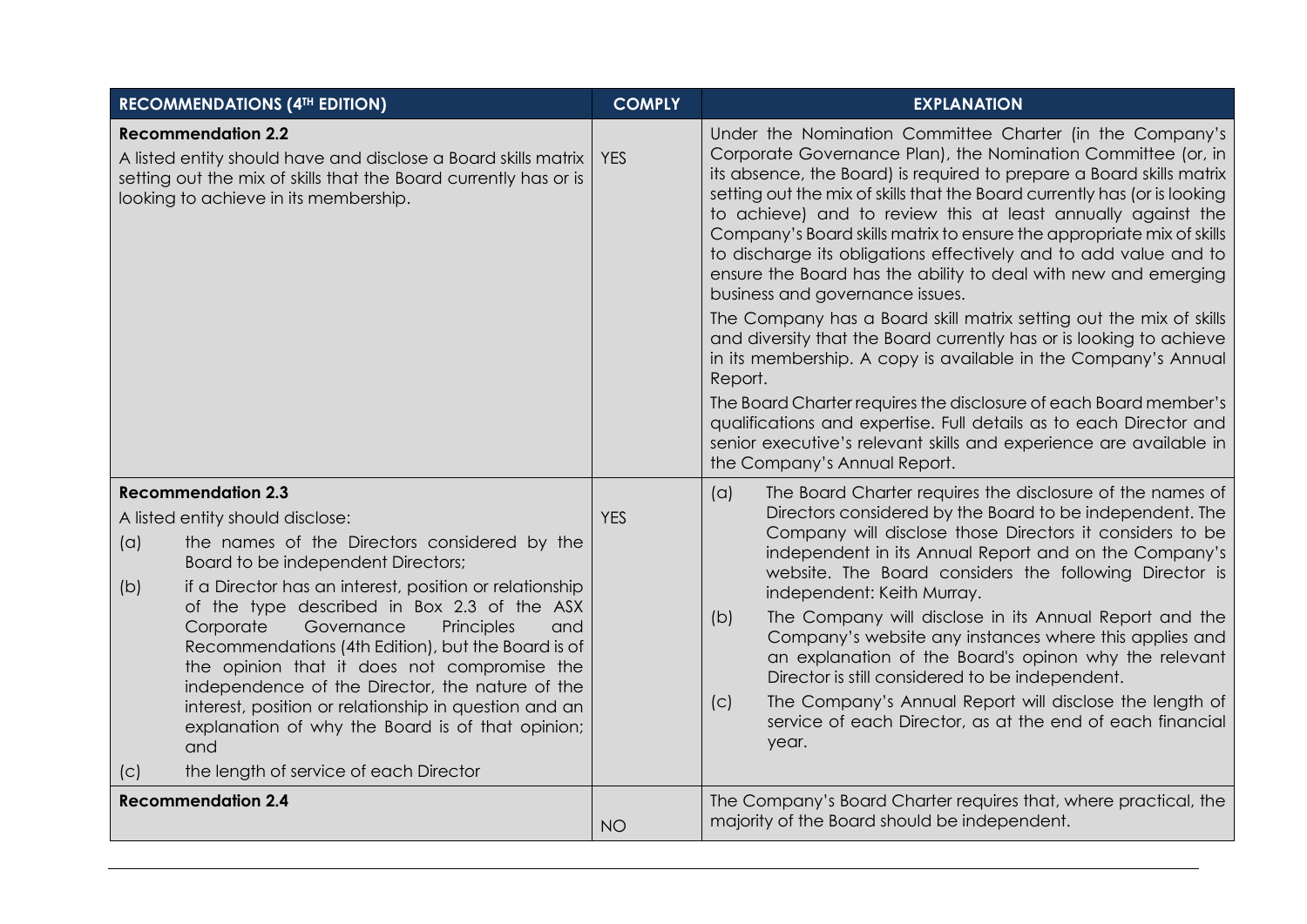| <b>RECOMMENDATIONS (4TH EDITION)</b>                                                                                                                                                                                                                                                                                       | <b>COMPLY</b> | <b>EXPLANATION</b>                                                                                                                                                                                                                                                                                                                                                                                                                                                                                                                                                        |  |  |
|----------------------------------------------------------------------------------------------------------------------------------------------------------------------------------------------------------------------------------------------------------------------------------------------------------------------------|---------------|---------------------------------------------------------------------------------------------------------------------------------------------------------------------------------------------------------------------------------------------------------------------------------------------------------------------------------------------------------------------------------------------------------------------------------------------------------------------------------------------------------------------------------------------------------------------------|--|--|
| A majority of the Board of a listed entity should be<br>independent Directors.                                                                                                                                                                                                                                             |               | The Board currently comprises a total of four (3) directors, of whom<br>one (1) is considered to be independent. As such, independent<br>directors currently do not comprise the majority of the Board.                                                                                                                                                                                                                                                                                                                                                                   |  |  |
|                                                                                                                                                                                                                                                                                                                            |               | The Board does not currently consider an independent majority of<br>the Board to be appropriate given the speculative nature of the<br>Company's business, and its limited scale of activities, means the<br>Company only needs, and can only commercially sustain, a small<br>Board of three (3) Directors.                                                                                                                                                                                                                                                              |  |  |
| <b>Recommendation 2.5</b><br>The Chair of the Board of a listed entity should be an<br>independent Director and, in particular, should not be the<br>same person as the CEO of the entity.                                                                                                                                 | NO.           | The Board Charter provides that, where practical, the Chair of the<br>Board should be an independent Director and should not be the<br>CEO/Managing Director. Brian Rodan, who is also the Managing<br>Director, is the Company Chairman. Accordingly, the Chair of the<br>Company is not an independent Director.                                                                                                                                                                                                                                                        |  |  |
| <b>Recommendation 2.6</b><br>A listed entity should have a program for inducting new<br>Directors and for periodically reviewing whether there is a<br>need for existing directors to undertake professional<br>development to maintain the skills and knowledge needed<br>to perform their role as Directors effectively. | <b>YES</b>    | In accordance with the Company's Board Charter, the<br>Nominations Committee (or, in its absence, the Board) is<br>responsible for the approval and review of induction and<br>continuing professional development programs and procedures<br>for Directors to ensure that they can effectively discharge their<br>responsibilities. The Company Secretary is responsible for<br>facilitating inductions and professional development including<br>receiving briefings on material developments in laws, regulations<br>and accounting standards relevant to the Company. |  |  |
| Principle 3: Instil a culture of acting lawfully, ethically and responsibly                                                                                                                                                                                                                                                |               |                                                                                                                                                                                                                                                                                                                                                                                                                                                                                                                                                                           |  |  |
| <b>Recommendation 3.1</b><br>A listed entity should articulate and disclose its values.                                                                                                                                                                                                                                    | <b>YES</b>    | The Company and its subsidiary companies (if any) are<br>(a)<br>committed to conducting all of its business activities fairly,<br>honestly with a high level of integrity, and in compliance<br>with all applicable laws, rules and regulations. The Board,<br>management and employees are dedicated to high<br>ethical standards and recognise and support the<br>Company's commitment to compliance with these<br>standards.                                                                                                                                           |  |  |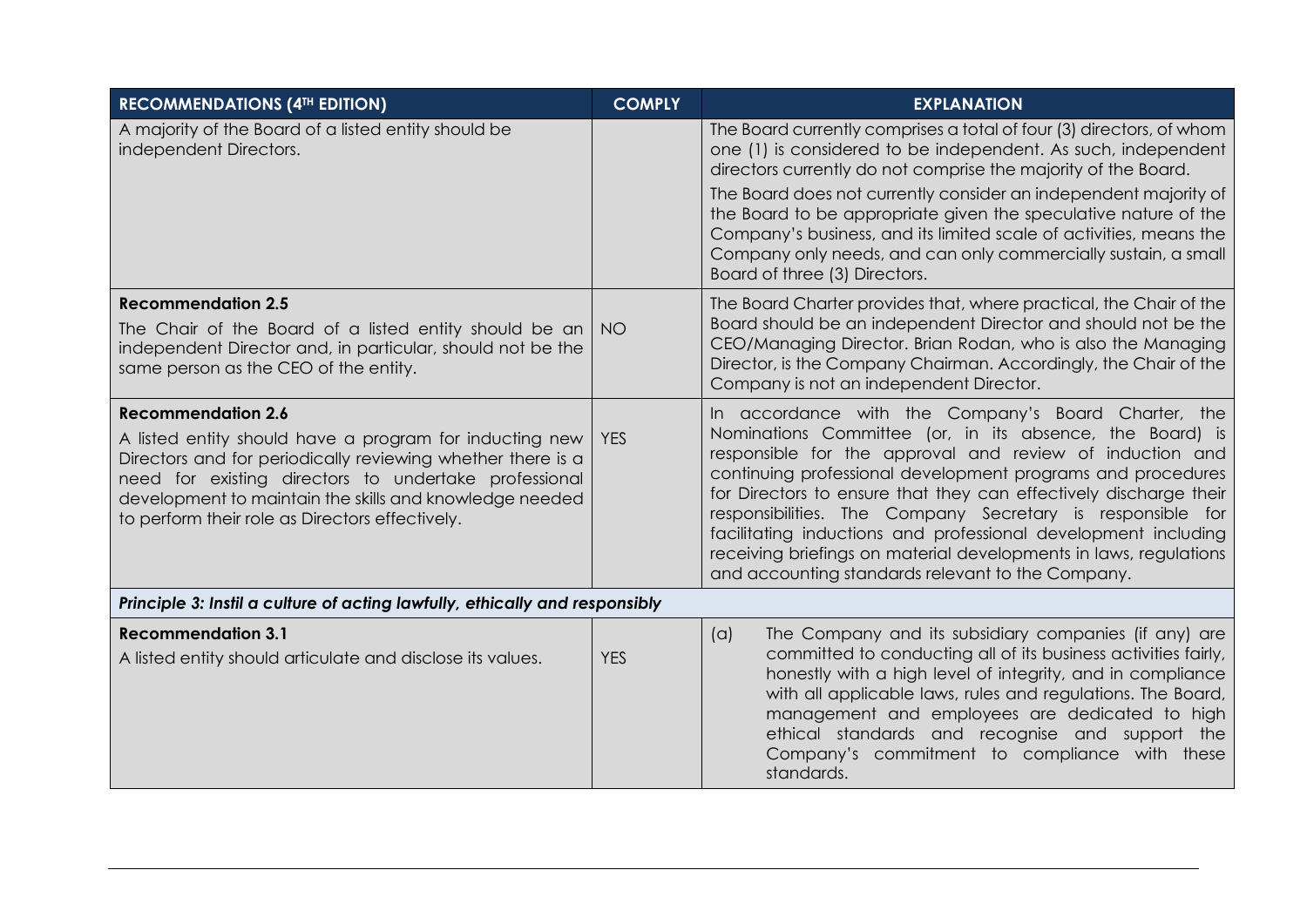| <b>RECOMMENDATIONS (4TH EDITION)</b>                                                                                                                                                                                                             |                                                                                                                                                                                                                                                                   | <b>COMPLY</b> | <b>EXPLANATION</b>                                                                                                                                                                                                                                                                                                                                                                               |
|--------------------------------------------------------------------------------------------------------------------------------------------------------------------------------------------------------------------------------------------------|-------------------------------------------------------------------------------------------------------------------------------------------------------------------------------------------------------------------------------------------------------------------|---------------|--------------------------------------------------------------------------------------------------------------------------------------------------------------------------------------------------------------------------------------------------------------------------------------------------------------------------------------------------------------------------------------------------|
|                                                                                                                                                                                                                                                  |                                                                                                                                                                                                                                                                   |               | The Company's values are set out in its Code of Conduct<br>(b)<br>(which forms part of the Corporate Governance Plan) and<br>are available on the Company's website. All employees<br>are given appropriate training on the Company's values<br>and senior executives will continually reference such<br>values.                                                                                 |
| (a)<br>(b)                                                                                                                                                                                                                                       | <b>Recommendation 3.2</b><br>A listed entity should:<br>have and disclose a code of conduct for its<br>Directors, senior executives and employees; and<br>ensure that the Board or a committee of the Board<br>is informed of any material breaches of that code. | <b>YES</b>    | The Company's Corporate Code of Conduct applies to<br>(a)<br>the Company's Directors, senior executives and<br>employees.<br>The Company's Corporate Code of Conduct (which forms<br>(b)<br>part of the Company's Corporate Governance Plan) is<br>available on the Company's website. Any material<br>breaches of the Code of Conduct are reported to the<br>Board or a committee of the Board. |
| <b>Recommendation 3.3</b><br>A listed entity should:<br>have and disclose a whistleblower policy; and<br>(a)<br>ensure that the Board or a committee of the Board<br>(a)<br>is informed of any material incidents reported<br>under that policy. |                                                                                                                                                                                                                                                                   | <b>YES</b>    | The Company's Whistleblower Protection Policy (which forms part<br>of the Corporate Governance Plan) is available on the<br>Company's website. Any material breaches of the Whistleblower<br>Protection Policy are to be reported to the Board or a committee<br>of the Board.                                                                                                                   |
| (a)<br>(b)                                                                                                                                                                                                                                       | <b>Recommendation 3.4</b><br>A listed entity should:<br>have and disclose an anti-bribery and corruption<br>policy; and<br>ensure that the Board or committee of the Board is<br>informed of any material breaches of that policy.                                | <b>YES</b>    | The Company's Anti-Bribery and Anti-Corruption Policy (which<br>forms part of the Corporate Governance Plan) is available on the<br>Company's website. Any material breaches of the Anti-Bribery<br>and Anti-Corruption Policy are to be reported to the Board or a<br>committee of the Board.                                                                                                   |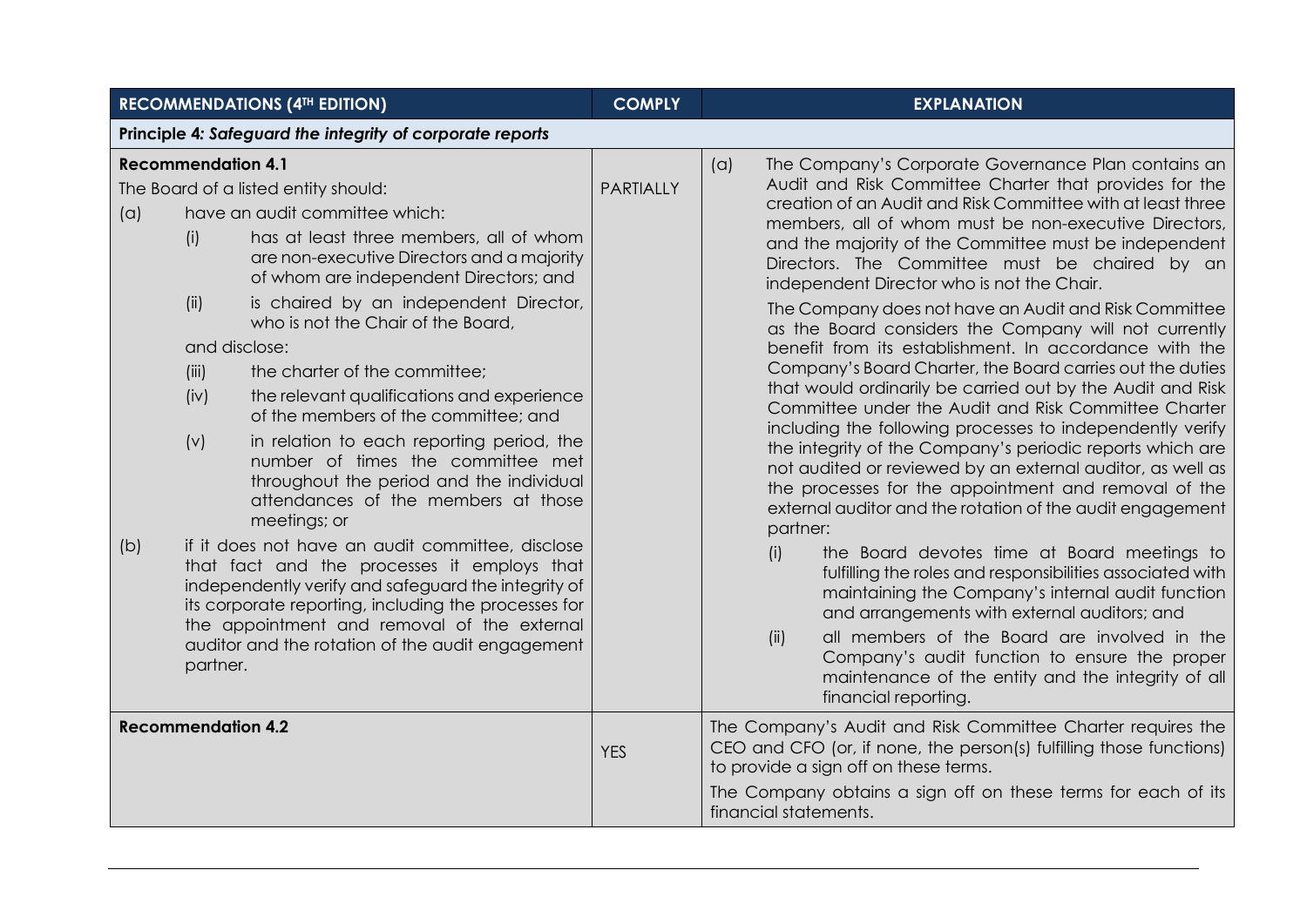| <b>RECOMMENDATIONS (4TH EDITION)</b>                                                                                                                                                                                                                                                                                                                                                                                                                                                                                                                                                | <b>COMPLY</b> | <b>EXPLANATION</b>                                                                                                                                                                                                                               |  |  |  |  |
|-------------------------------------------------------------------------------------------------------------------------------------------------------------------------------------------------------------------------------------------------------------------------------------------------------------------------------------------------------------------------------------------------------------------------------------------------------------------------------------------------------------------------------------------------------------------------------------|---------------|--------------------------------------------------------------------------------------------------------------------------------------------------------------------------------------------------------------------------------------------------|--|--|--|--|
| The Board of a listed entity should, before it approves the<br>entity's financial statements for a financial period, receive<br>from its CEO and CFO a declaration that the financial<br>records of the entity have been properly maintained and<br>that the financial statements comply with the appropriate<br>accounting standards and give a true and fair view of the<br>financial position and performance of the entity and that<br>the opinion has been formed on the basis of a sound system<br>of risk management and internal control which is operating<br>effectively. |               |                                                                                                                                                                                                                                                  |  |  |  |  |
| <b>Recommendation 4.3</b>                                                                                                                                                                                                                                                                                                                                                                                                                                                                                                                                                           |               | The Company has a process whereby relevant reports are                                                                                                                                                                                           |  |  |  |  |
| A listed entity should disclose its process to verify the<br>integrity of any periodic corporate report it releases to the<br>market that is not audited or reviewed by an external<br>auditor.                                                                                                                                                                                                                                                                                                                                                                                     | <b>YES</b>    | generated by the financial officer and company secretary,<br>reviewed by an Executive Director and approved by the Board<br>before release on the ASX platform.                                                                                  |  |  |  |  |
| Principle 5: Make timely and balanced disclosure                                                                                                                                                                                                                                                                                                                                                                                                                                                                                                                                    |               |                                                                                                                                                                                                                                                  |  |  |  |  |
| <b>Recommendation 5.1</b><br>A listed entity should have and disclose a written policy for<br>complying with its continuous disclosure obligations under<br>listing rule 3.1.                                                                                                                                                                                                                                                                                                                                                                                                       | <b>YES</b>    | (a)<br>The Company's Corporate Governance Plan details the<br>Company's Continuous Disclosure policy.<br>The Corporate Governance Plan, which incorporates the<br>(b)<br>Continuous Disclosure policy, is available on the<br>Company's website. |  |  |  |  |
| <b>Recommendation 5.2</b>                                                                                                                                                                                                                                                                                                                                                                                                                                                                                                                                                           | <b>YES</b>    | Under the Company's Continuous Disclosure Policy (which forms                                                                                                                                                                                    |  |  |  |  |
| A listed entity should ensure that its board receives copies<br>of all material market announcements promptly after they<br>have been made.                                                                                                                                                                                                                                                                                                                                                                                                                                         |               | part of the Corporate Governance Plan), all members of the<br>Board receive material market announcements promptly after<br>they have been made.                                                                                                 |  |  |  |  |
| <b>Recommendation 5.3</b>                                                                                                                                                                                                                                                                                                                                                                                                                                                                                                                                                           | <b>YES</b>    | All substantive investor or analyst presentations are released on                                                                                                                                                                                |  |  |  |  |
| A listed entity that gives a new and substantive investor or<br>analyst presentation should release a copy of the<br>presentation materials on the ASX Market Announcements<br>Platform ahead of the presentation.                                                                                                                                                                                                                                                                                                                                                                  |               | the ASX Markets Announcement Platform ahead of such<br>presentations.                                                                                                                                                                            |  |  |  |  |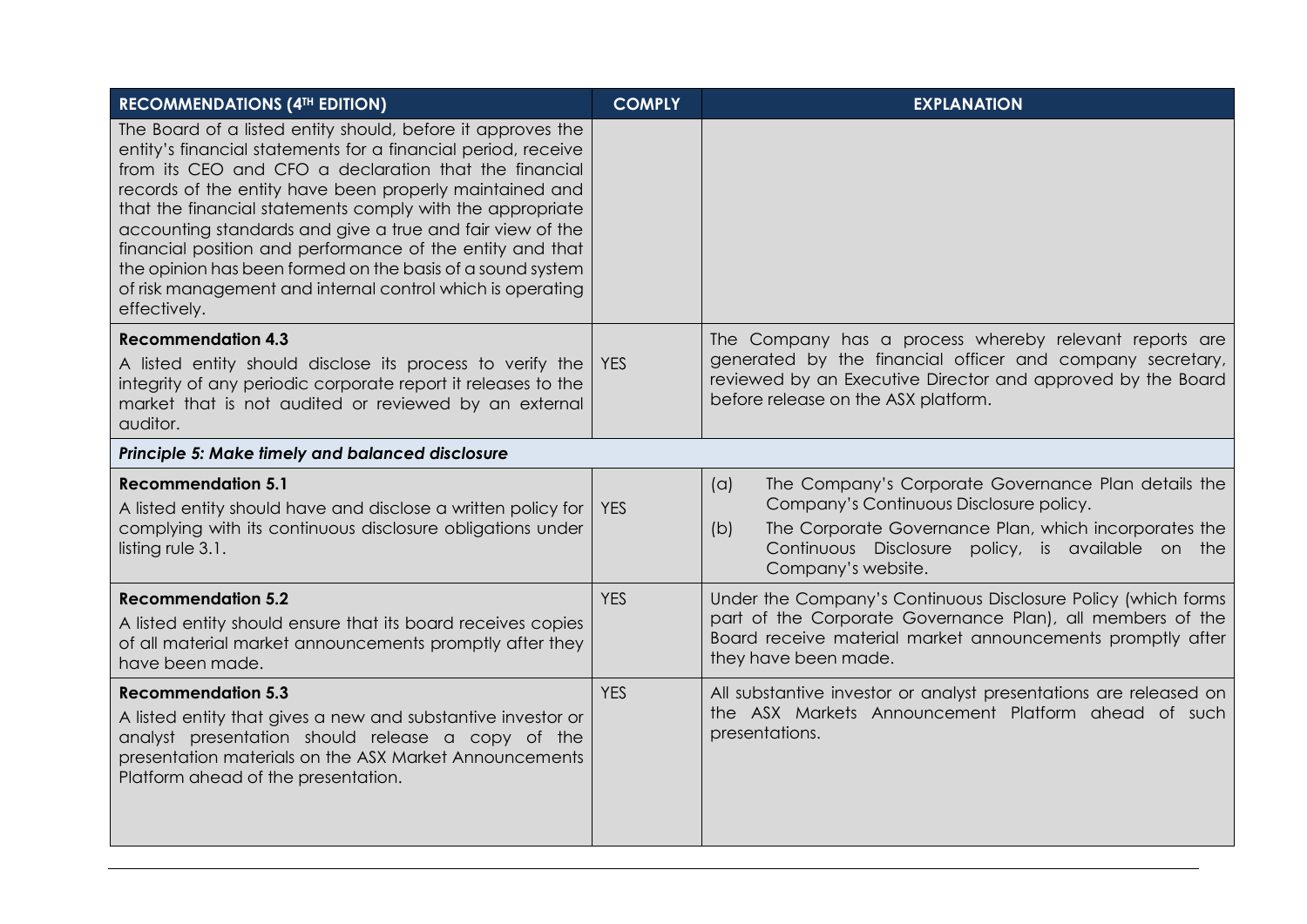| <b>RECOMMENDATIONS (4TH EDITION)</b>                                                                                                                                                                        | <b>COMPLY</b> | <b>EXPLANATION</b>                                                                                                                                                                                                                                                                                                                                                                                                                                                                                                  |  |  |  |
|-------------------------------------------------------------------------------------------------------------------------------------------------------------------------------------------------------------|---------------|---------------------------------------------------------------------------------------------------------------------------------------------------------------------------------------------------------------------------------------------------------------------------------------------------------------------------------------------------------------------------------------------------------------------------------------------------------------------------------------------------------------------|--|--|--|
| Principle 6: Respect the rights of security holders                                                                                                                                                         |               |                                                                                                                                                                                                                                                                                                                                                                                                                                                                                                                     |  |  |  |
| <b>Recommendation 6.1</b><br>A listed entity should provide information about itself and its<br>governance to investors via its website.                                                                    | <b>YES</b>    | Information about the Company and its governance is available<br>in the Corporate Governance Plan which can be found on the<br>Company's website.                                                                                                                                                                                                                                                                                                                                                                   |  |  |  |
| <b>Recommendation 6.2</b><br>A listed entity should have an investor relations program<br>that facilitates effective two-way communication with<br>investors.                                               | <b>YES</b>    | The Company has adopted a Shareholder Communications<br>Strategy which aims to promote and facilitate effective two-way<br>communication with investors. The Strategy outlines a range of<br>ways in which information is communicated to shareholders and<br>is available on the Company's website as part of the Company's<br>Corporate Governance Plan.                                                                                                                                                          |  |  |  |
| <b>Recommendation 6.3</b><br>A listed entity should disclose how it facilitates and<br>encourages participation at meetings of security holders.                                                            | <b>YES</b>    | Shareholders are encouraged to participate at all general<br>meetings and AGMs of the Company. Upon the despatch of any<br>notice of meeting to Shareholders, the Company Secretary shall<br>send out material stating that all Shareholders are encouraged to<br>participate at the meeting.                                                                                                                                                                                                                       |  |  |  |
| <b>Recommendation 6.4</b><br>A listed entity should ensure that all substantive resolutions<br>at a meeting of security holders are decided by a poll<br>rather than by a show of hands.                    | <b>YES</b>    | All substantive resolutions at securityholder meetings will be<br>decided by a poll rather than a show of hands.                                                                                                                                                                                                                                                                                                                                                                                                    |  |  |  |
| <b>Recommendation 6.5</b><br>A listed entity should give security holders the option to<br>receive communications from, and send communications<br>to, the entity and its security registry electronically. | <b>YES</b>    | The Shareholder Communication Strategy provides that security<br>holders can register with the Company to receive email<br>notifications when an announcement is made by the Company<br>to the ASX, including the release of the Annual Report, half yearly<br>reports and quarterly reports. Links are made available to the<br>Company's website on which all information provided to the ASX<br>is immediately posted.<br>Shareholders queries should be referred to the Company<br>Secretary at first instance. |  |  |  |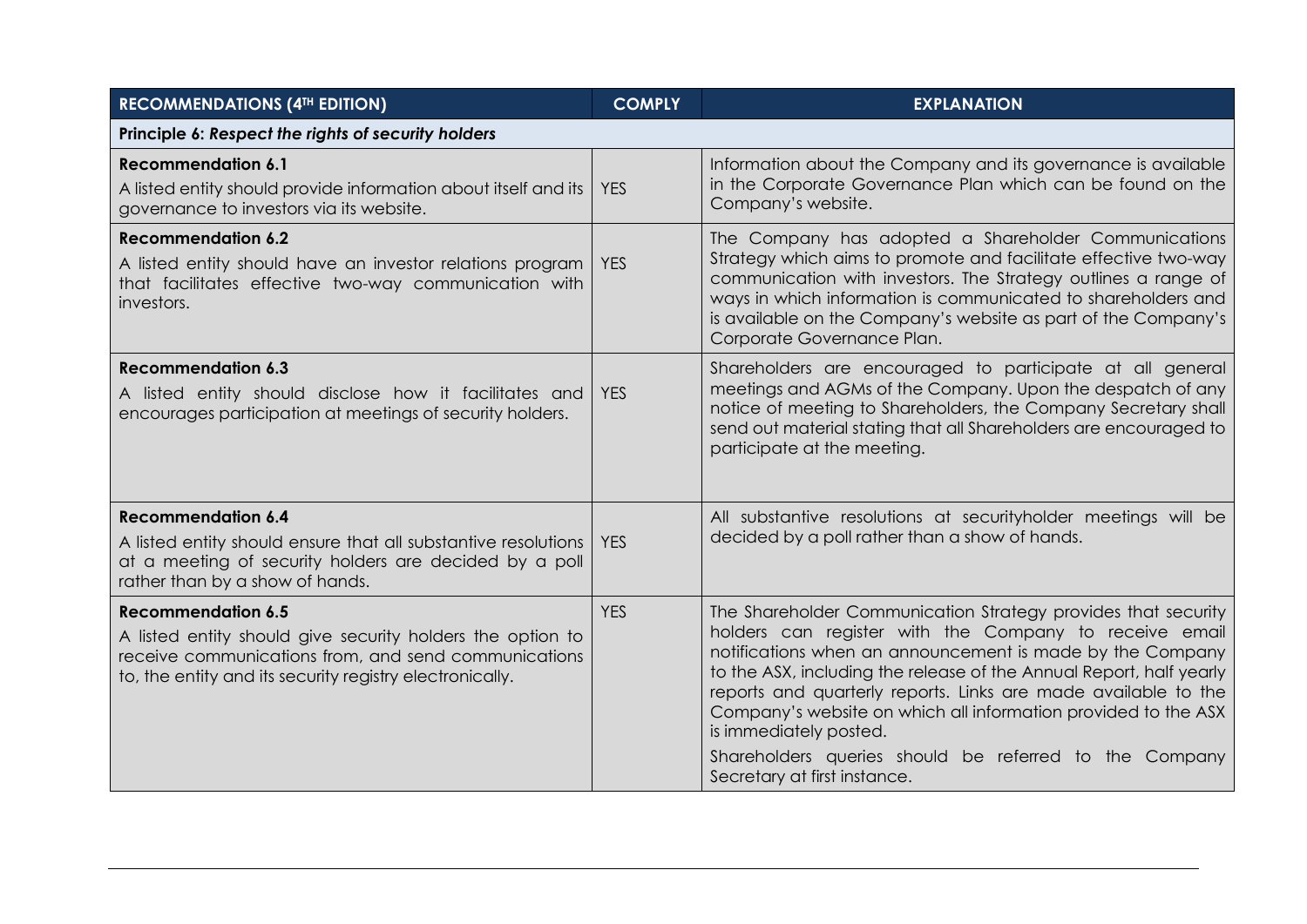| <b>RECOMMENDATIONS (4TH EDITION)</b>                                                                                                                                                                                                                                                                                                                                                                         |                                                                                   |                                                                                                                                                                                                                                                                                                                                                                                                                                                                                                                                                                                                                                                                                                  | <b>COMPLY</b> |                                                                                                                                                                                                                                                                                                                                                                                                                                                               | <b>EXPLANATION</b>                                                                                                                                                                                                                                                                                                                                                                                                                                                                                                                                                                                                                                                                                                                                                                                                                                                                                                                                                                                                                                                                                                                                                                                                                                                        |  |
|--------------------------------------------------------------------------------------------------------------------------------------------------------------------------------------------------------------------------------------------------------------------------------------------------------------------------------------------------------------------------------------------------------------|-----------------------------------------------------------------------------------|--------------------------------------------------------------------------------------------------------------------------------------------------------------------------------------------------------------------------------------------------------------------------------------------------------------------------------------------------------------------------------------------------------------------------------------------------------------------------------------------------------------------------------------------------------------------------------------------------------------------------------------------------------------------------------------------------|---------------|---------------------------------------------------------------------------------------------------------------------------------------------------------------------------------------------------------------------------------------------------------------------------------------------------------------------------------------------------------------------------------------------------------------------------------------------------------------|---------------------------------------------------------------------------------------------------------------------------------------------------------------------------------------------------------------------------------------------------------------------------------------------------------------------------------------------------------------------------------------------------------------------------------------------------------------------------------------------------------------------------------------------------------------------------------------------------------------------------------------------------------------------------------------------------------------------------------------------------------------------------------------------------------------------------------------------------------------------------------------------------------------------------------------------------------------------------------------------------------------------------------------------------------------------------------------------------------------------------------------------------------------------------------------------------------------------------------------------------------------------------|--|
| Principle 7: Recognise and manage risk                                                                                                                                                                                                                                                                                                                                                                       |                                                                                   |                                                                                                                                                                                                                                                                                                                                                                                                                                                                                                                                                                                                                                                                                                  |               |                                                                                                                                                                                                                                                                                                                                                                                                                                                               |                                                                                                                                                                                                                                                                                                                                                                                                                                                                                                                                                                                                                                                                                                                                                                                                                                                                                                                                                                                                                                                                                                                                                                                                                                                                           |  |
| (a)<br>(b)                                                                                                                                                                                                                                                                                                                                                                                                   | <b>Recommendation 7.1</b><br>(i)<br>(ii)<br>and disclose:<br>(iii)<br>(iv)<br>(v) | The Board of a listed entity should:<br>have a committee or committees to oversee risk,<br>each of which:<br>has at least three members, a majority of<br>whom are independent Directors; and<br>is chaired by an independent Director,<br>the charter of the committee;<br>the members of the committee; and<br>as at the end of each reporting period, the<br>number of times the committee met<br>throughout the period and the individual<br>attendances of the members at those<br>meetings; or<br>if it does not have a risk committee or committees<br>that satisfy (a) above, disclose that fact and the<br>process it employs for overseeing the entity's risk<br>management framework. | PARTIALLY     | (a)<br>(b)                                                                                                                                                                                                                                                                                                                                                                                                                                                    | The Company does not have an Audit and Risk<br>Committee. The Company's Corporate Governance Plan<br>contains an Audit and Risk Committee Charter that<br>provides for the creation of an Audit and Risk Committee<br>with at least three members, all of whom must be non-<br>executive Directors, and majority of the Committee must<br>be independent Directors. The Committee must be<br>chaired by an independent Director who is not the Chair.<br>A copy of the Corporate Governance Plan is available on<br>the Company's website.<br>The Company does not have an Audit and Risk Committee<br>as the Board considers that the Company will not currently<br>benefit from its establishment. In accordance with the<br>Company's Board Charter, the Board carries out the duties<br>that would ordinarily be carried out by the Audit and Risk<br>Committee under the Audit and Risk Committee Charter<br>including the following processes to oversee the entity's risk<br>management framework. The Board will regulary devote<br>time at Board meetings to fulfilling the roles and<br>responsibilites associated with overseeing risk and<br>maintaining the entity's risk management framework and<br>associated internal compliance and control procedures. |  |
| <b>Recommendation 7.2</b><br>The Board or a committee of the Board should:<br>review the entity's risk management framework at<br>(a)<br>least annually to satisfy itself that it continues to be<br>sound and that the entity is operating with due<br>regard to the risk appetite set by the Board; and<br>disclose in relation to each reporting period,<br>(b)<br>whether such a review has taken place. |                                                                                   | <b>YES</b>                                                                                                                                                                                                                                                                                                                                                                                                                                                                                                                                                                                                                                                                                       | (a)<br>(b)    | The Audit and Risk Committee Charter requires that the<br>Audit and Risk Committee (or, in its absence, the Board)<br>should, at least annually, satisfy itself that the Company's<br>risk management framework continues to be sound and<br>that the Company is operating with due regard to the risk<br>appetite set by the Board.<br>The Company has completed periodic reviews for this<br>financial year in accordance with the applicable<br>processes. |                                                                                                                                                                                                                                                                                                                                                                                                                                                                                                                                                                                                                                                                                                                                                                                                                                                                                                                                                                                                                                                                                                                                                                                                                                                                           |  |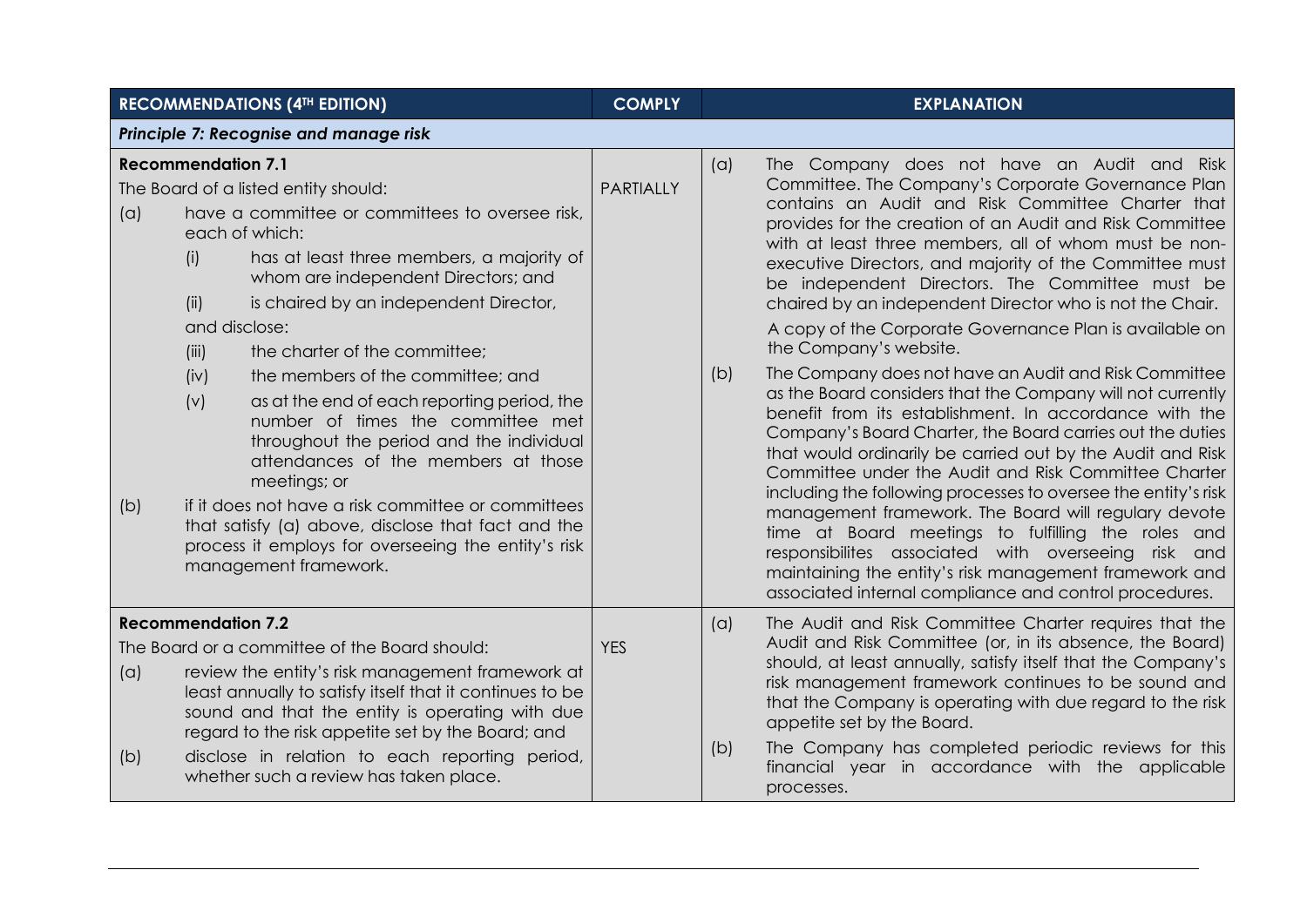| <b>RECOMMENDATIONS (4TH EDITION)</b>                                                                                                                                                                                                                                                                                                                                                                                     | <b>COMPLY</b> | <b>EXPLANATION</b>                                                                                                                                                                                                                                                                                                                                                                                                                                                                                                                                                                                                                                                                                                                                                                                                                                                                                                                                                    |
|--------------------------------------------------------------------------------------------------------------------------------------------------------------------------------------------------------------------------------------------------------------------------------------------------------------------------------------------------------------------------------------------------------------------------|---------------|-----------------------------------------------------------------------------------------------------------------------------------------------------------------------------------------------------------------------------------------------------------------------------------------------------------------------------------------------------------------------------------------------------------------------------------------------------------------------------------------------------------------------------------------------------------------------------------------------------------------------------------------------------------------------------------------------------------------------------------------------------------------------------------------------------------------------------------------------------------------------------------------------------------------------------------------------------------------------|
| <b>Recommendation 7.3</b><br>A listed entity should disclose:<br>if it has an internal audit function, how the function<br>(a)<br>is structured and what role it performs; or<br>if it does not have an internal audit function, that<br>(b)<br>fact and the processes it employs for evaluating<br>and continually improving the effectiveness of its<br>governance, risk management and internal<br>control processes. | <b>YES</b>    | The Audit and Risk Committee Charter provides for the<br>(a)<br>Audit and Risk Committee to monitor and periodically<br>review the need for an internal audit function, as well as<br>assessing the performance and objectivity of any internal<br>audit procedures that may be in place.<br>The Company does not have an internal audit function.<br>(b)<br>The Board considered the process employed pursuant to<br>the Audit and Risk Committee Charter and Risk<br>Management Policy are sufficient for evaluating and<br>continually improving the effectiveness of its risk<br>management and internal control processes given the size<br>and complexity of the current business.                                                                                                                                                                                                                                                                              |
| <b>Recommendation 7.4</b><br>A listed entity should disclose whether it has any material<br>exposure to environmental or social risks and, if it does, how<br>it manages or intends to manage those risks.                                                                                                                                                                                                               | <b>YES</b>    | The Audit and Risk Committee Charter requires the Audit and Risk<br>Committee (or, in its absence, the Board) to assist management<br>to determine whether the Company has any potential or<br>apparent exposure to environmental or social risks and, if it does,<br>put in place management systems, practices and procedures to<br>manage those risks.<br>The Company's Corporate Governance Plan requires the<br>Company to disclose whether it has any potential or apparent<br>exposure to environmental or social risks and, if it does, put in<br>place management systems, practices and procedures to<br>manage those risk.<br>Where the Company does not have material exposure to<br>environmental or social risks, report the basis for that determination<br>to the Board, and where appropriate benchmark the Company's<br>environmental or social risk profile against its peers.<br>The Company will disclose this information in its Annual Report. |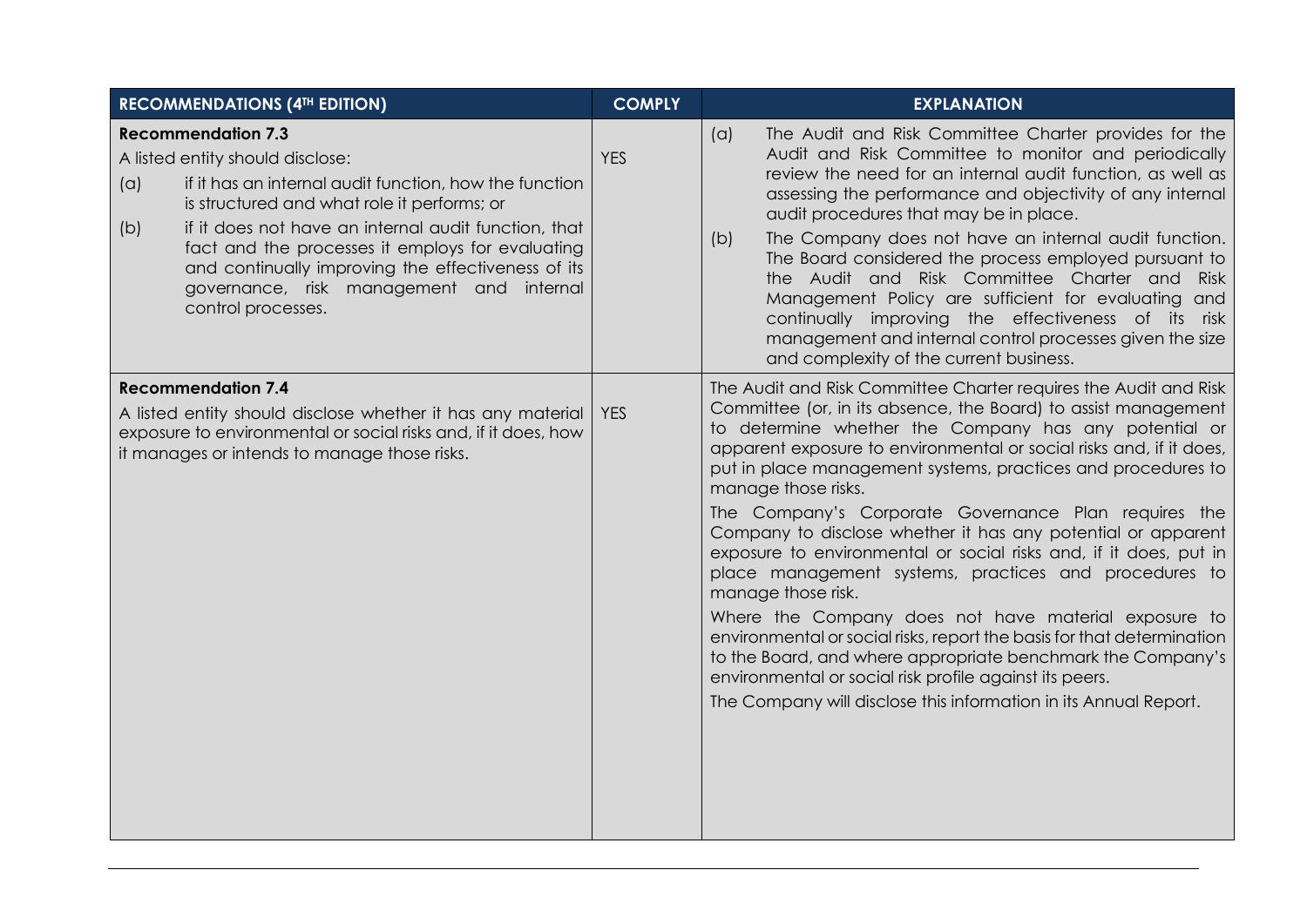| <b>RECOMMENDATIONS (4TH EDITION)</b>                                                                                                                                                                                                                                                                                                                                                                                                                                                                                                                  |                                                                                                                                                                                                                                                                                                   | <b>COMPLY</b>    | <b>EXPLANATION</b>                                                                                                                                                                                                                                                                                                                                                                                                                                                                                                                                                                                                                                                                                                                                                                                                                                                                                                                                                                                                                                                                                                                                   |  |  |
|-------------------------------------------------------------------------------------------------------------------------------------------------------------------------------------------------------------------------------------------------------------------------------------------------------------------------------------------------------------------------------------------------------------------------------------------------------------------------------------------------------------------------------------------------------|---------------------------------------------------------------------------------------------------------------------------------------------------------------------------------------------------------------------------------------------------------------------------------------------------|------------------|------------------------------------------------------------------------------------------------------------------------------------------------------------------------------------------------------------------------------------------------------------------------------------------------------------------------------------------------------------------------------------------------------------------------------------------------------------------------------------------------------------------------------------------------------------------------------------------------------------------------------------------------------------------------------------------------------------------------------------------------------------------------------------------------------------------------------------------------------------------------------------------------------------------------------------------------------------------------------------------------------------------------------------------------------------------------------------------------------------------------------------------------------|--|--|
| Principle 8: Remunerate fairly and responsibly                                                                                                                                                                                                                                                                                                                                                                                                                                                                                                        |                                                                                                                                                                                                                                                                                                   |                  |                                                                                                                                                                                                                                                                                                                                                                                                                                                                                                                                                                                                                                                                                                                                                                                                                                                                                                                                                                                                                                                                                                                                                      |  |  |
| <b>Recommendation 8.1</b><br>The Board of a listed entity should:<br>have a remuneration committee which:<br>(a)<br>(i)<br>(ii)<br>and disclose:<br>(iii)<br>the charter of the committee;<br>(iv)<br>the members of the committee; and<br>(v)<br>meetings; or<br>if it does not have a remuneration committee,<br>(b)<br>disclose that fact and the processes it employs for<br>setting the level and composition of remuneration<br>for Directors and senior executives and ensuring<br>that such remuneration is appropriate and not<br>excessive. | has at least three members, a majority of<br>whom are independent Directors; and<br>is chaired by an independent Director,<br>as at the end of each reporting period, the<br>number of times the committee met<br>throughout the period and the individual<br>attendances of the members at those | <b>PARTIALLY</b> | The Company does not have a Remuneration Committee.<br>(a)<br>The Company's Corporate Governance Plan contains a<br>Remuneration Committee Charter that provides for the<br>creation of a Remuneration Committee (if it is considered<br>it will benefit the Company), with at least three members,<br>a majority of whom are to be independent Directors, and<br>which must be chaired by an independent Director.<br>The Company does not have a Remuneration Committee<br>(b)<br>as the Board considers the Company will not currently<br>benefit from its establishment. In accordance with the<br>Company's Board Charter, the Board carries out the duties<br>that would ordinarily be carried out by the Remuneration<br>Committee under the Remuneration Committee Charter<br>including the processes to set the level and composition of<br>remuneration for Directors and senior executives and<br>ensuring that such remuneration is appropriate and not<br>excessive:<br>(i)<br>the Board devotes time at Board<br>meeting to<br>assess the<br>level<br>and<br>composition<br>of remuneration<br>for<br>Directors and senior executives. |  |  |
| <b>Recommendation 8.2</b><br>A listed entity should separately disclose its policies and<br>practices regarding the remuneration of non-executive<br>Directors and the remuneration of executive Directors and<br>other senior executives.<br><b>Recommendation 8.3</b>                                                                                                                                                                                                                                                                               |                                                                                                                                                                                                                                                                                                   | <b>YES</b>       | The Company's Corporate Governance Plan requires the Board<br>to disclose its policies and practices regarding the remuneration<br>of Directors and senior executives, which is disclosed in the<br>remuneration report contained in the Company's Annual Report.<br>The Company has an equity-based remuneration scheme. The                                                                                                                                                                                                                                                                                                                                                                                                                                                                                                                                                                                                                                                                                                                                                                                                                        |  |  |
| A listed entity which has an equity-based remuneration<br>scheme should:                                                                                                                                                                                                                                                                                                                                                                                                                                                                              |                                                                                                                                                                                                                                                                                                   | <b>NO</b>        | Company does not have a policy on whether participants are<br>permitted to enter into transactions (whether through the use of<br>derivatives or otherwise) which limit the economic risk of<br>participating in the scheme.                                                                                                                                                                                                                                                                                                                                                                                                                                                                                                                                                                                                                                                                                                                                                                                                                                                                                                                         |  |  |